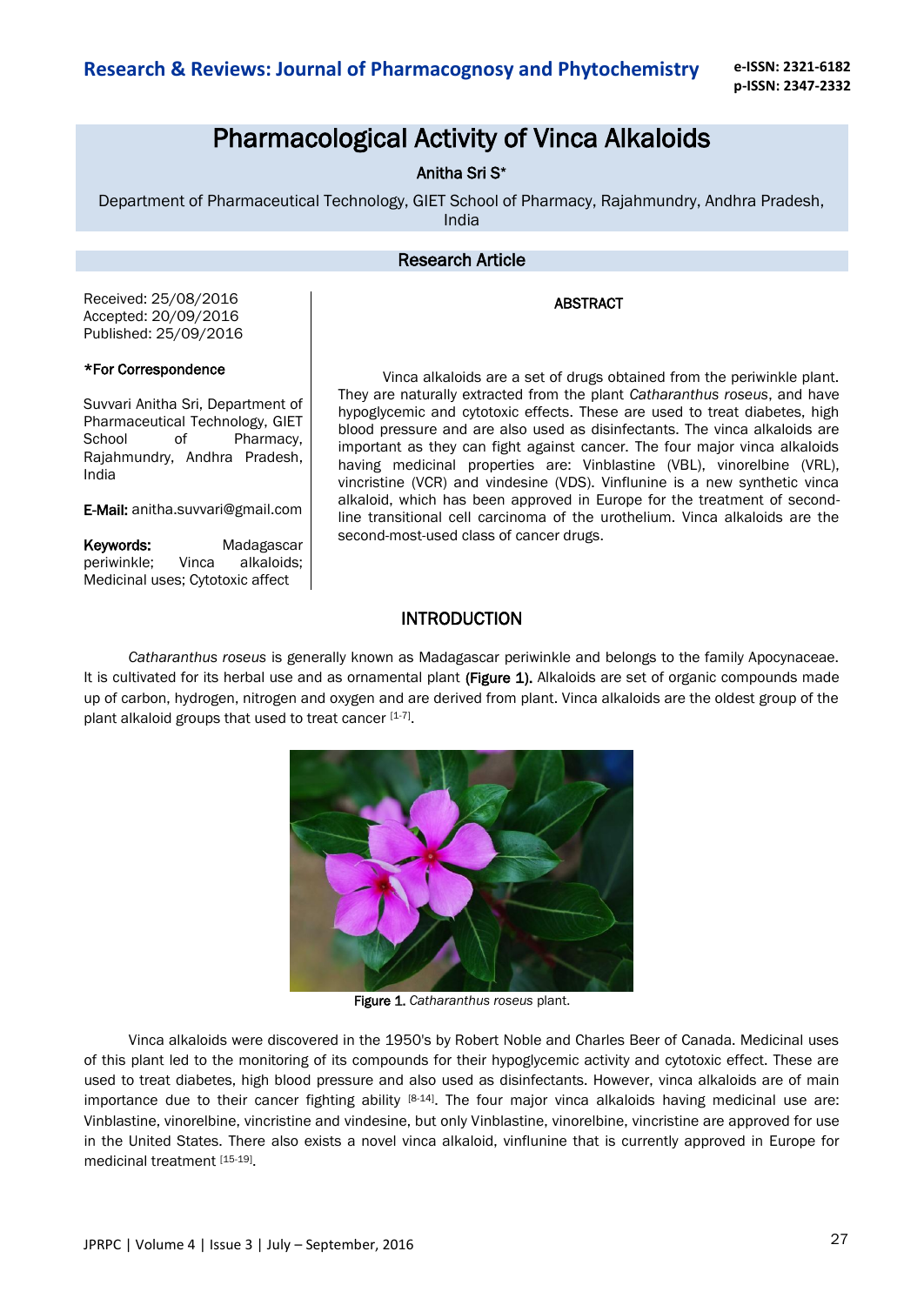## MECHANISM OF ACTION

The vinca alkaloid cytotoxicity is due to the synergy with tubulin and disruption of microtubule function. This occurs mainly in the microtubules comprising the mitotic spindles, causing the arrest of metaphase (Figure 2A and 2B) [20-26]. There are many other biochemical activities of these alkaloids that may or may not be related to their effect on microtubules. After the treatment of the cells with doses of vinca alkaloids, there doesn't show any effect on the microtubules. Vinca alkaloids and other antimicrotubule agents have effect on non-malignant as well as malignant cells in the non-mitotic cell division, because microtubules are involved in many non-mitotic functions.



Figure 2. A) Normal mitosis; B) Mitosis blocked by vinca alkaloids.

Vinca alkaloids bind to the receptor sites on tubulin and separate from the taxanes, colchicine, podophyllotoxin and guanosine-5'-triphosphate. Binding occurs rapidly as well as slowly. There exist two vinca alkaloid binding sites per mole of tubulin dimer. There are 16-17 high-affinity binding sites that are located at the end of the microtubule. Binding of the vinca alkaloids to the binding site of tubulin interrupts microtubule segregation, but one of the most important effects of low drug concentration of vinca alkaloid is decrease growth rate and shortening at the assembly end of the microtubule, which cause a "kinetic cap" and suppresses function (Figure 3) [26-33].

Vinca alkaloids inhibit malignant angiogenesis *in vitro*. For example, Vinblastine with concentrations of 0.1 to 1.0 pmol/L blocks endothelial proliferation, chemotaxis and spreading on fibronectin but other fibroblasts and lymphoid tumors remain unaffected at these low concentrations [34-42]. Low doses of Vinblastine in combination with antibodies against vascular endothelial growth factor increase antitumor response even in tumors resistant to direct cytotoxic effects of drug. Vincristine and related compounds produce destabilization of microtubules by binding to tubulin and blocking the polymerization.

### MEDICINAL USES AND TOXICITY

Vinca alkaloids are generally used in combination chemotherapy regimens for medicinal therapies. They do not have cross-resistance with drugs that alkylate DNA and whose mechanism of action is different. Vinblastine is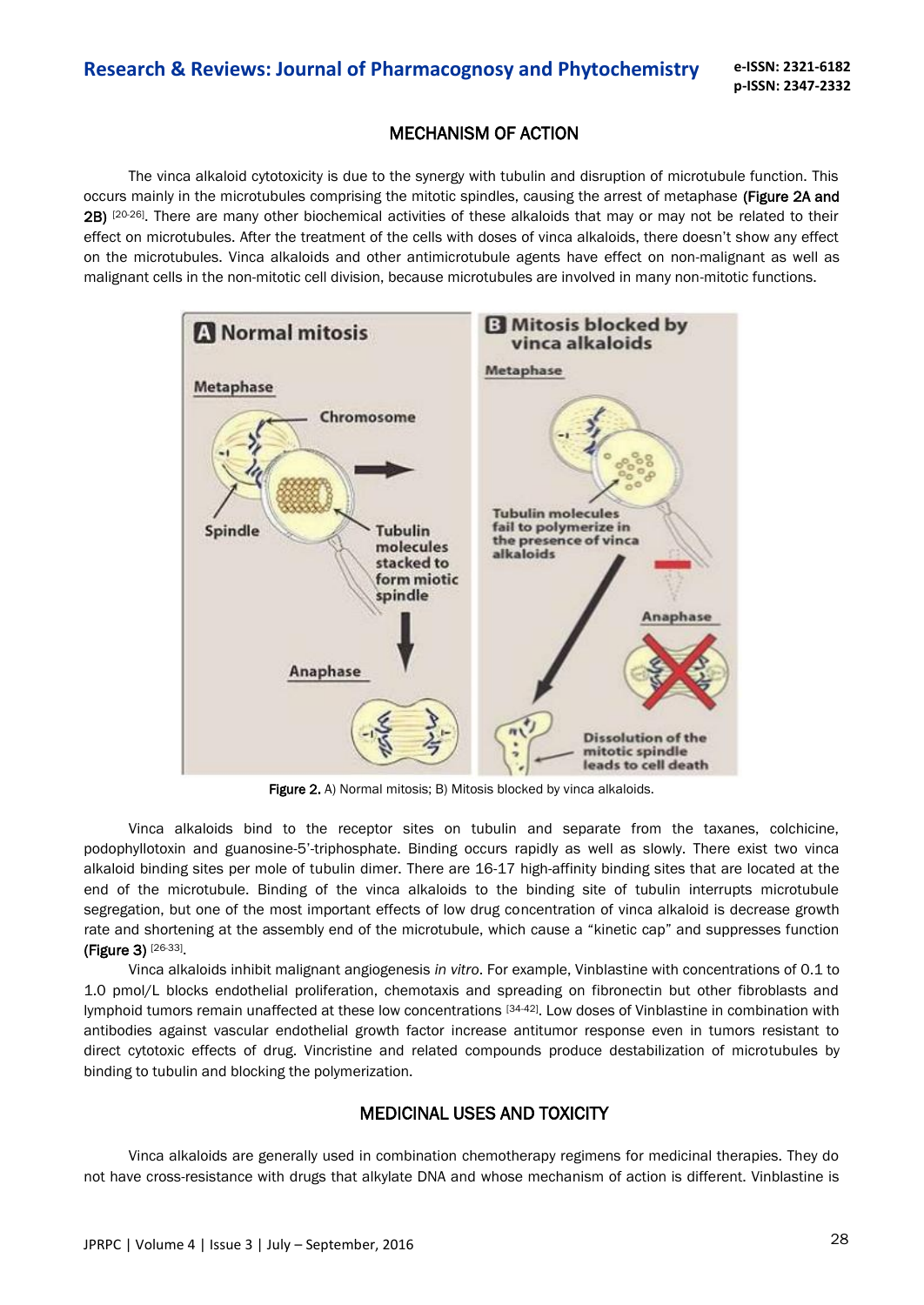used in medicinal treatment for testicular carcinoma, Hodgkin Lymphoma and Non-Hodgkin lymphoma. It is also used in curing of breast cancer and germ cell tumors. Side-effects of Vinblastine include nausea, vomiting, constipation, toxicity to white blood cells, dyspnea, chest pain, wheezing and fever. It is rarely associated in the secretion of antidiuretic hormone [43-48].



Figure 3. Binding of vinca alkaloids on receptor sites on tubulin.

Vinorelbine is similar to Vinblastine. It has antitumor activity against breast cancer and can be affective against bone tumor cells, osteosarcoma. In addition, Vinorelbine decreases the stability of lipid bilayer membranes. Side-effects of Vinorelbine include decreased resistance to infection, bleeding, anemia, constipation, diarrhea, nausea, numbness or tingling in the hands and feet, fatigue and inflammation at the injection site <sup>[49-53]</sup>.

Vincristine is used to treat acute leukemia, rhabdomyosarcoma, neuroblastoma, Wilm's tumor, Hodgkin's disease and other lymphomas. Vincristine is also used for treating several non-malignant hematologic disorders. The most common side-effects of Vincristine are peripheral neuropathy, bone marrow activity suppression, constipation, toxicity of nervous system, nausea and vomiting [54-67].

Vindesine is similar to Vinblastine in pharmacological activity. Vindesine also possess Antineoplastic activity and is seen in acute lymphocytic leukemia, chronic myeloid leukemia, malignant melanoma, pediatric solid tumors and metastatic renal, breast, esophageal and colorectal carcinomas [68-74]. A new synthetic vinca alkaloid was developed through the addition of two fluorine molecules by super acidic chemistry and is named as Vinflunine (Figure 4). Vinflunine is the first fluorinated inhibitor of microtubule that belongs to vinca alkaloids. Vinflunine is used in Europe for the treatment of second-line transitional cell carcinoma of the urothelium (TCCU) [75-83].



Figure 4. Structural formula of Vinflunine.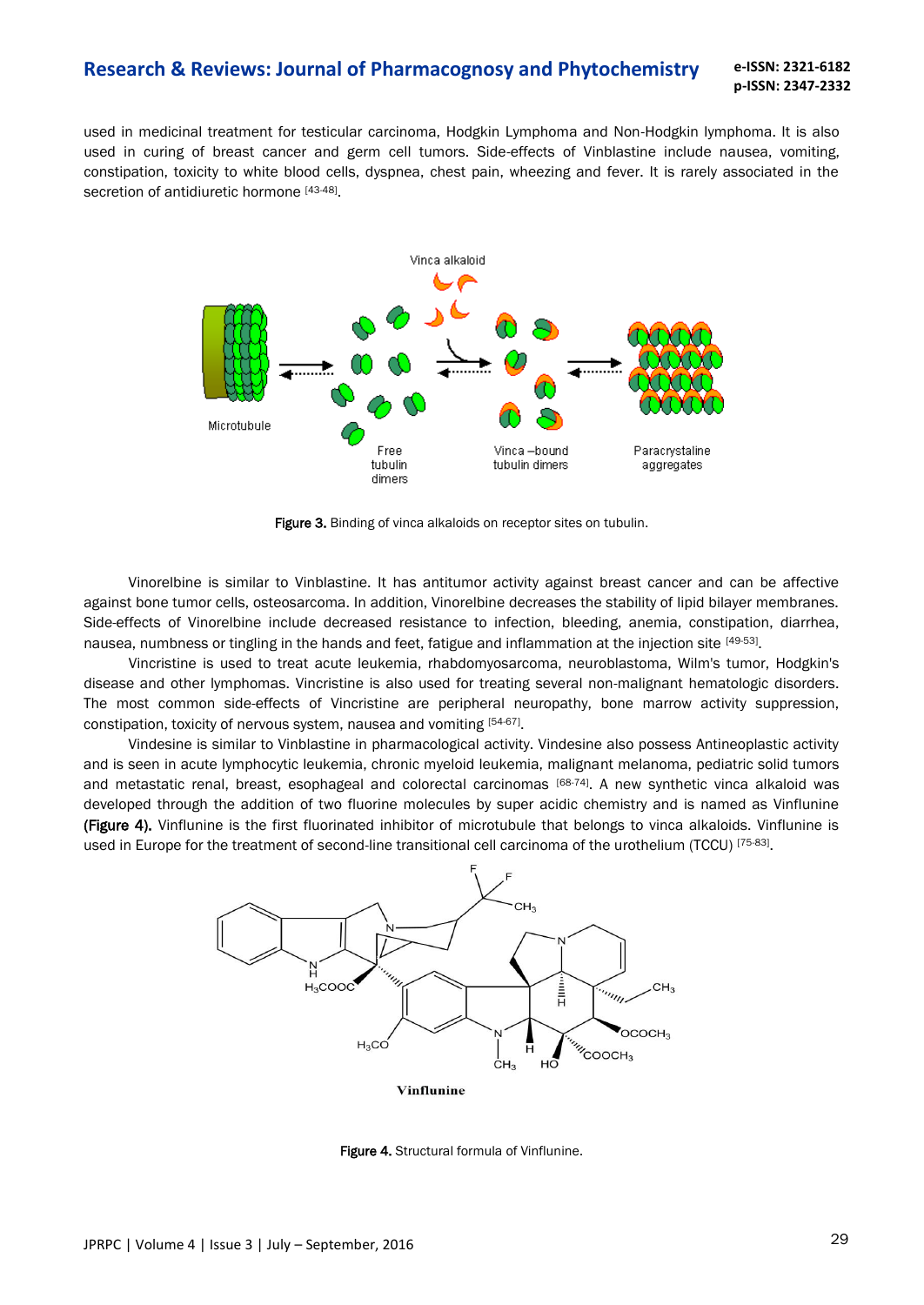Vinca alkaloids are quite similar in structure (Figure 5) but their toxicologic profiles are extensively different. All vinca alkaloids produce peripheral neurotoxicity, but Vincristine is more potent compared to other vinca alkaloids <sup>[84-89]</sup>. The primary pathological effect of vinca alkaloids is axonal degeneration. The uptake of Vincristine into the brain is low and there also observed infrequent central nervous system effects, such as confusion, mental status changes, depression, hallucinations and visual disturbances. Laryngeal paralysis was also reported at times. The only effective way to reduce neurotoxicity caused by vinca alkaloid is by discontinuing treatment or by decreasing the dose and dosing frequency. Neutropenia is the main dose-limiting toxicity of Vinblastine, Vindesine and Vinorelbine. Thrombocytopenia and anemia rarely reported. Vincristine rarely causes hematologic toxicity; severe myelosuppression has been monitored in situations resulting in profoundly increased drug exposure and hepatic deficiency [90-94].



Figure 5. Structural formula of major Vinca alkaloids: Vinblastine, Vincristine, Vindesine, Vinorelbine.

Gastrointestinal toxicities may be observed with the usage of vinca alkaloids. Vincristine or high doses of the other vinca alkaloids cause gastrointestinal autonomic dysfunction which includes constipation, ileus and abdominal pain. Mucositis occurs more frequently with Vinblastine than Vinorelbine and is common with Vincristine. Nausea, vomiting and diarrhea were also reported.

The vinca alkaloids are effective vesicants and these may lead to tissue damage also. Acute cardiac ischemia, chest pains without ischemia, fever without an obvious source, acute pulmonary effects, Raynaud phenomenon have also been reported with the use of vinca alkaloids [95-97].

Vinca alkaloids are contraindicated during pregnancy, have been planning for pregnancy or during breastfeeding as it may cause birth abnormalities. Patients should not receive any vaccinations while taking this medication. Vincristine may also cause weakness of immunity system and can lead to an illness. Patients should notify their clinician in prior about any prescription drugs taken concurrently and also suffering with any other medical conditions, such as, herpes zoster infection, gout, kidney stones, chickenpox, infections, liver disease, nerve or muscle disease [98-100]. However, the drug concentration and treatment duration are of main importance for determining drug accumulation and cytotoxicity.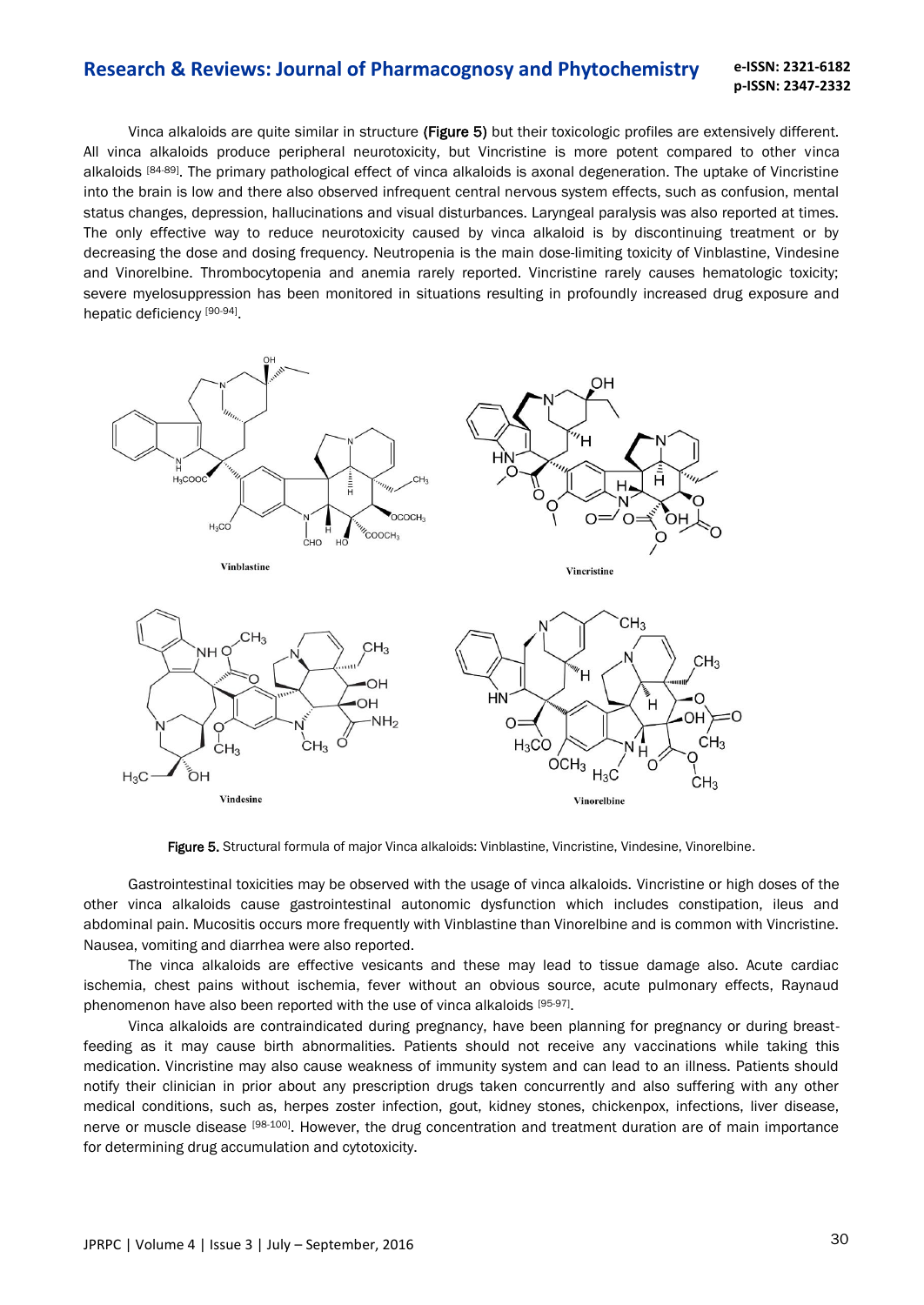## **CONCLUSION**

Vinca alkaloids are generally used in Chemotherapy of Cancer. They do not have cross-resistance with drugs that alkylate DNA. They are used to treat diabetes, high blood pressure, etc. These are also used as disinfectants. Vinca alkaloids have cytotoxic effect that arrests the cell division and finally causes death of the cells. The four major vinca alkaloids used clinically are Vinblastine, Vinorelbine, Vincristine and Vindesine. Vinflunine is a synthetic vinca alkaloid which has been in use recently for the treatment of second-line transitional cell carcinoma of the urothelium and other malignancies. Overall, vinca alkaloids are the second most-used class of cancer drugs. Different researches and studies for new vinca alkaloid applications are being carried out in this regard.

### **REFERENCES**

- 1. Guest TC and Rashid S. Anticancer Laccases: A Review. J Clin Exp Oncol. 2016;5:153.
- 2. Lydia J and Sudarsanam D. Anticarcinogenic Effects of Selected Alkaloids Identified from Cyperus Rotundus: An In Silico Perspective. J Appl Bioinform Comput Biol. 2016;5:122.
- 3. Panchangam RBS and Dutta T. Engineered Nanoparticles for the Delivery of Anticancer Therapeutics. J Pharm Drug Deliv Res. 2015;4:127.
- 4. Swasthi K and Sinha P. Nickel Stress Induced Antioxidant Defence System in Sponge Gourd (Luffa Cylindrical). J Plant Physiol Pathol. 2013;1:102.
- 5. Chiririwa H. Synthesis, Characterization of Gold (III) Complexes and an in vitro Evaluation of their Cytotoxic Properties. J Pharm Sci Emerg Drugs. 2014;2:104.
- 6. Lawania RD and Mishra A. Anticancer Potential of Plants and Natural Products: A Review. J Pharmacol Biomed Anal. 2013;1:103.
- 7. Shetty AA, et al. Vegetables as Sources of Antioxidants. J Food Nutr Disor. 2013;2:104.
- 8. Rani A. Medicinal Significance of Aegle marmelos (Bael). Vegetos. 2012;25:320-323.
- 9. Kumar A and Sarin NB. RNAi: A Promising Approach to Develop Transgenic Plants Against Geminiviruses and Insects. J Plant Physiol Pathol. 2013;1:103.
- 10. Yadav MS. Response of ashwagandha [Withania somnifera (L.) Dunal) to integrated nutrient management system (INMS). Crop Res. 2013;45:276-279.
- 11. Zimowska B. Occurrence and Characterization of Phyllosticta plantaginis. J Plant Physiol Pathol. 2013;1:101.
- 12. Bakakina YS, et al. Low and High Temperatures Enhance Guanylyl Cyclase Activity in Arabidopsis Seedlings. J Plant Physiol Pathol. 2014;2:132.
- 13. Ren YL, et al. Analysis of Embryo, Cytoplasmic and Maternal Effects on Seven Essential Amino Acid Traits in Rapeseed. J Plant Physiol Pathol. 2014;2:133.
- 14. Mahmoud AFA and Abo-Elyousr KAM. Genetic Diversity and Biological Control of Rhizoctonia solani Associated with Root Rot of Soybean in Assiut Governorate, Egypt. J Plant Physiol Pathol. 2014;2:134.
- 15. Tanabe S, et al. Spatial Regulation of Defense-Related Genes Revealed by Expression Analysis using Dissected Tissues of Rice Leaves Inoculated with Magnaporthe oryzae. J Plant Physiol Pathol. 2014;2:135.
- 16. Schlosser AJ, et al. Enhanced Rice Growth is Conferred by Increased Leaf ADP-Glucose Pyrophosphorylase Activity. J Plant Physiol Pathol. 2014;2:136.
- 17. Jahan AA and Anis M. Changes in Antioxidative Enzymatic Responses during Acclimatization of In Vitro Raised Plantlets of Cardiospermum halicacabum L. against Oxidative Stress. J Plant Physiol Pathol. 2014;2:137.
- 18. Cruz AF, et al. Impact of the Arbuscular Mycorrhizal Fungi and Bacteria on Biocontrol of White Root Rot in Fruit Seedlings. J Plant Physiol Pathol. 2014;2:114.
- 19. Cruz AF, et al. Soil-Borne Plant Pathogens Associated to Decline of Grapevine Grown in Greenhouse. J Plant Physiol Pathol. 2014;2:115.
- 20. Singh AU and Prasad D. Management of Plant-parasitic Nematodes by the Use of Botanicals. J Plant Physiol Pathol. 2014;2:116.
- 21. Seleim MA, et al. Peroxidase and Polyphenoloxidase Activities as Biochemical Markers for Biocontrol Efficacy in the Control of Tomato Bacterial Wilt. J Plant Physiol Pathol. 2014;2:117.
- 22. Thivya N, et al. Phytoaccumulation of Chromium and Copper by Mentha spicata L. J Plant Physiol Pathol. 2014;2:118.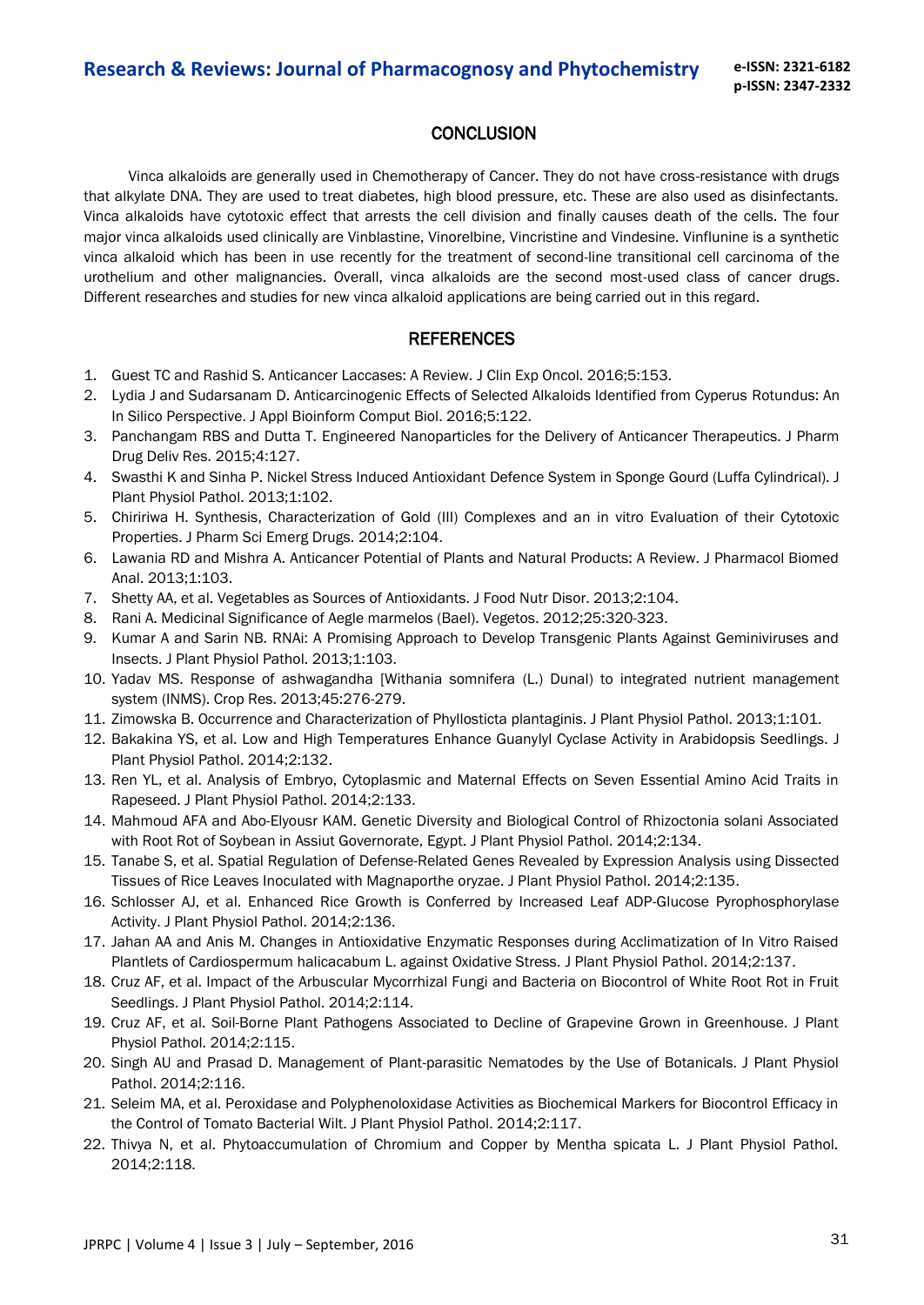#### **Research & Reviews: Journal of Pharmacognosy and Phytochemistry e-ISSN: 2321-6182**

- **p-ISSN: 2347-2332**
- 23. Sinha P. Modulation of Oxidative Stress Responsive Enzymes and Non-Enzymatic Components by Excess Nickel in C. Lanatus Lanatus Var. Fistulosus. J Plant Physiol Pathol. 2014;2:119.
- 24. Mohapatra S and Mittra B. Induction of Glutathione, Ascorbate and Associated Enzymes by a Low Dose CdCl<sup>2</sup> Pre-treatment Alleviate Fusarium Induced Oxidative Stress in Wheat. J Plant Physiol Pathol. 2016;4:141.
- 25. Gupta DK, et al. Moderate Uranium Disturbs the Nutritional Status and Induces Oxidative Stress in Pisum sativum L. J Plant Physiol Pathol. 2016;4:142.
- 26. Abduyeva-Ismayilova SM. Effect of Physiological Acid Salts on Swelling, Germination and Growth Processes of Seedlings. J Plant Physiol Pathol. 2016;4:143.
- 27. Bezić N, et al. Helichrysum italicum (Roth) G. Don Essential Oil Composition and Activity on Tobacco Mosaic Virus Infection. J Plant Physiol Pathol. 2016;4:144.
- 28. Nomura H and Shiina T. Plant Endosymbiotic Organellar Calcium Signaling under Biotic and Abiotic Stresses. J Plant Physiol Pathol. 2016;4:145.
- 29. Vaidya S, et al. Impact of Elevated CO<sub>2</sub> on Growth and Physiological Parameters of Groundnut (Arachis hypogaea L.) Genotypes. J Plant Physiol Pathol. 2015;3:138.
- 30. Dewir YH, et al. Antioxidative Capacity and Electrolyte Leakage in Healthy Versus Phytoplasma Infected Tissues of Euphorbia coerulescens and Orbea gigantea. J Plant Physiol Pathol. 2015;3:139.
- 31. Pillai G and Jayaraj R. Identification of Endophytic Fungi/oppurtunistic Pathogen from the Perennial Herb of Amaranthaceae Family. J Plant Physiol Pathol. 2015;3:140.
- 32. Dang QL. Improving the Quality and Reliability of Gas Exchange Measurements. J Plant Physiol Pathol. 2013;1:e101.
- 33. Creamer R and Baucom D. Fungal Endophytes of Locoweeds: A Commensal Relationship? J Plant Physiol Pathol. 2013;1:104.
- 34. Leo Daniel AE, et al. Effect of Polymeric Additives, Adjuvants, Surfactants on Survival, Stability and Plant Growth Promoting Ability of Liquid Bioinoculants. J Plant Physiol Pathol; 2013;1:105.
- 35. Shi CH, et al. Analysis of Genetic Relationships between Seed Nutrient Traits and Plant Agronomic Traits in Indica Rice (Oryza sativa L.). J Plant Physiol Pathol; 2013;1:106.
- 36. Srivastava S and Sharma YK. Arsenic Phytotoxicity in Black Gram (Vigna Mungo L. Var. PU19) and its Possible Amelioration by Phosphate Application. J Plant Physiol Pathol. 2013;1:107.
- 37. Freire MGM, et al. Effect of Castor Bean Oil on Post-harvest Fungal Pathogen of Coconut: Lasiodiplodia theobromae. J Plant Physiol Pathol. 2013;1:108.
- 38. Malafaia CB, et al. Evaluation of the Resistance and Differential Induction of Chitinases in Tomato in Response to Inoculation with Fusarium oxysporum f. sp. lycopersici. J Plant Physiol Pathol. 2013;1:109.
- 39. Kumar V, et al. Initial Population Density its Effect on the Pathogenic Potential and Population Growth of Rotylenchulus reniformis on Cowpea (Vigna unguiculata L.). J Plant Physiol Pathol. 2013;1:110.
- 40. Reggia L, et al. Arabidopsis Rapid Movement Response to Electrical Stimulation. J Plant Physiol Pathol. 2016;4:146.
- 41. Kumar S, et al. Heterosis and Inbreeding Depression in Tropical Sweet Sorghum (Sorghum bicolor (L.) Moench). J Plant Physiol Pathol. 2016;4:147.
- 42. Mishra P and Prasad SM. Mounting Insights over Human Wellness by Utilizing Plant's Primed Defense against Precise/Mild Oxidative Stress. J Plant Physiol Pathol. 2016;4:148.
- 43. Sipai AH, et al. Effect of Phosphorus, Sulphur and Biofertilizer on Growth, Yield and Nodulation in Mungbean on Loamy Sand Soils of Kutch. J Plant Physiol Pathol. 2016;4:149.
- 44. Yinyan S, et al. Development and Prototype Experiment of Environmental Self-Propelled and Orderly Harvester for Artemisia selengensis Turcz. J Plant Physiol Pathol. 2016;4:150.
- 45. Oliveira JTA, et al. Role of Antioxidant Enzymes, Hydrogen Peroxide and PR-Proteins in the Compatible and Incompatible Interactions of Cowpea (Vigna unguiculata) Genotypes with the Fungus Colletotrichum gloeosporioides. J Plant Physiol Pathol. 2014;2:131.
- 46. Sobhy II AH, et al. Effect of Certain Plant Extracts to Control Purple Blotch Disease of Onion Plants (Allium cepa L.). Upas. J Plant Physiol Pathol. 2013;1:111.
- 47. Sinha P, et al. Oxidative Stress Responsive Enzymes and Non-Enzymatic Components in Response to Excess Cadmium in Pigeon Pea (Cajanus cajan Mill) Cv. Upas. J Plant Physiol Pathol. 2013;1:112.
- 48. Srivastava S and Sharma YK. Altered Growth, Photosynthetic Machinery and Induced Oxidative Stress in Spinach in Response to Arsenic Stress. J Plant Physiol Pathol. 2013;1:113.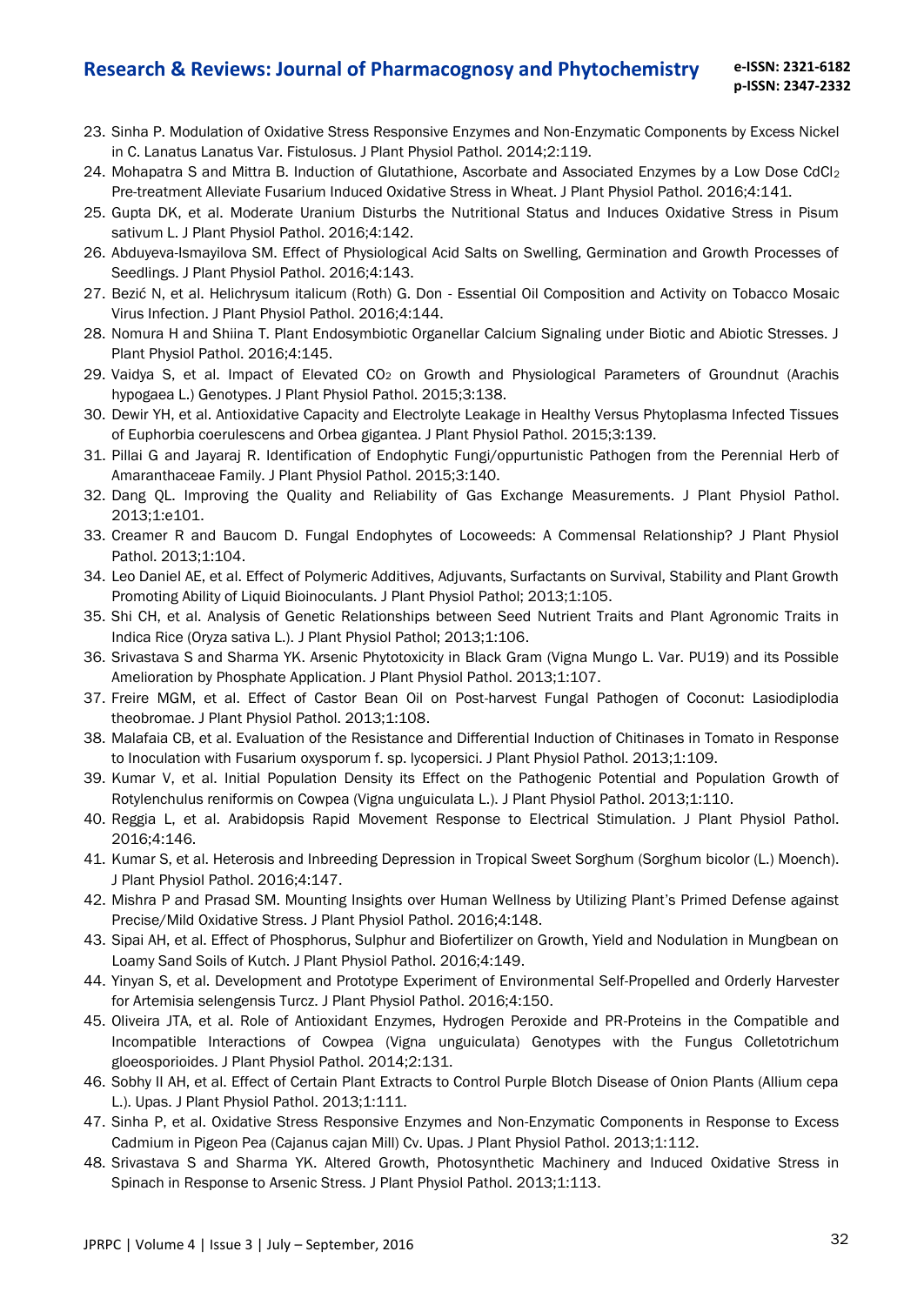- 49. Ye Z and Dyke KV. Antimalarial Activity of Various Bisbenzylisoquinoline and Aporphine-Benzylisoquinoline Alkaloids and their Structure-Activity Relationships against Chloroquine – Sensitive and Resistant Plasmodium falciparum Malaria in vitro. Malaria Contr Elimination. 2015;4:137.
- 50. Gopal R and Sharma YK. Effects of Chromium (VI) on Groundnut (Arachis Hypogeae L.) Metabolism. J Plant Physiol Pathol. 2014;2:120.
- 51. Amri E. Variation in Pre-Dispersal Seed Predation and Seed Traits among Provenances of Dalbergia Melanoxylon (Guill. & Perr.). J Plant Physiol Pathol. 2014;2:121.
- 52. Abo-Elyousr KAM, et al. Enhance Suppressive Effect of Compost on Soybean Rhizoctonia Root Rot by Soil Treatment with Trichoderma harzianum. J Plant Physiol Pathol. 2014;2:122.
- 53. Rosmana A, et al. Low Water Availability Enhancing Soil Receptivity to Fusarium Pathogen: Case of Root Rot on Mulberry. J Plant Physiol Pathol. 2014;2:123.
- 54. Dutta P, et al. Interactive Effect of Arsenic Stress and Seed Phytate Content on Germination and Seedling Development of Different Vegetable Crops. J Plant Physiol Pathol. 2014;2:124.
- 55. Ajay Kumar G. Colletotrichum gloeosporioides: Biology, Pathogenicity and Management in India. J Plant Physiol Pathol. 2014;2:125.
- 56. Kapadia N and Harding W. Aporphine Alkaloids as Ligands for Serotonin Receptors. Med Chem (Los Angeles). 2016;6:241-249.
- 57. Wau J, et al. Isolation of Three Bioactive Phenantroindolizidine Alkaloids from the Fruit Latex of Ficus botryocarpa Miq. Nat Prod Chem Res. 2015;3:197.
- 58. Khan H. Therapeutic Potential of Alkaloids Cough. Biol Med (Aligarh). 2016;8:e123.
- 59. Mayevych I, et al. Chemical Composition of Cordia lutea L.: Absence of Pyrrolizidine Alkaloids. Nat Prod Chem Res. 2015;3:194.
- 60. Camacho E, et al. Regulation of the Human Delta-Opioid Receptor by Alkaloids: Different Roles of Arrestins. Neurochem Neuropharm Open Access. 2015;1:101.
- 61. Wang D, et al. Activities of Antitussive of even Alkaloids from Bulbus Fritillariae cirrhosae. Nat Prod Chem Res. 2014;S1:005.
- 62. Ortega-David E and Rodriguez-Stouvenel A. Bioprocessing of Lupin Cotyledons (Lupinus mutabilis) with Rhizopus oligosporus for Reduction of Quinolizidine Alkaloids. J Food Process Technol. 2014;5:323.
- 63. Putra MY and Jaswir I. The Alkaloids from Indonesian Marine Sponges. Oceanography. 2014;2:125.
- 64. Schaafsma E, et al. Anticancer Activities of Resveratrol in Colorectal Cancer. Biol Med (Aligarh). 2016;8:317.
- 65. Agrawal P. Non-Coding Ribonucleic Acid: A New Anticancer Drug Target. J Pharmacovigil. 2016;4:e158.
- 66. Shabani A. A review of Anticancer Properties of Herbal Medicines. J Pharma Care Health Sys. 2016;3:160.
- 67. Fawzy A, et al. Kinetics and Mechanistic Approach to Palladium (II)-Catalyzed Oxidative Deamination and Decarboxylation of Leucine and Isoleucine by Anticancer Platinum (IV) Complex in Perchlorate Solutions. Mod Chem Appl. 2016;4:182.
- 68. Soave C, et al. Repositioning an Old Anti-Alcoholism Drug: Disulfiram as a Selective, Effective and Economical Anticancer Agent. J Develop Drugs. 2016;5:e147.
- 69. Shaimaa GA, et al. Phytochemical Screening, Antioxidant Activities and In Vitro Anticancer Potential of Egyptian Capsicum Spp. Biochem Pharmacol (Los Angel). 2016;5:205.
- 70. Rosa LS, et al. Anticancer Properties of Phenolic Acids in Colon Cancer A Review. J Nutr Food Sci. 2016;6:468.
- 71. Siqueira EP, et al. Chamae Costus subsessilis and Chamae Costus cuspidatus (Nees & Mart) C.Specht and D.W.Stev as Potential Sources of Anticancer Agents. Nat Prod Chem Res. 2016;4:204.
- 72. Punganuru SR, et al. Colchicine-Based Hybrid Anticancer Drugs to Combat Tumor Heterogeneity. Med Chem (Los Angeles). 2016;6:165-173.
- 73. Mastrangelo D, et al. The Cure from Nature: The Extraordinary Anticancer Properties of Ascorbate (Vitamin C). J Integr Oncol. 2016;5:157.
- 74. Emmanuel A, et al. Preliminary Identification of Lactate Dehydrogenase Inhibitors towards Anticancer Drug Development. J Develop Drugs. 2015;4:132.
- 75. Al-Khodir FAI. Synthesis, Spectroscopic and Biologically Assessments of Calcium(II), Zinc(II), Palladium(II) and Gold(III) Sulfacetamide Sodium Complexes: Gold(III) Nano Medical Complex as an Anticancer Agent. J Nanomed Nanotechnol. 2015;6:326.
- 76. Lu DY, et al. Anticancer Drug Combinations, A Big Momentum is Needed. Metabolomics. 2015;5:e139.